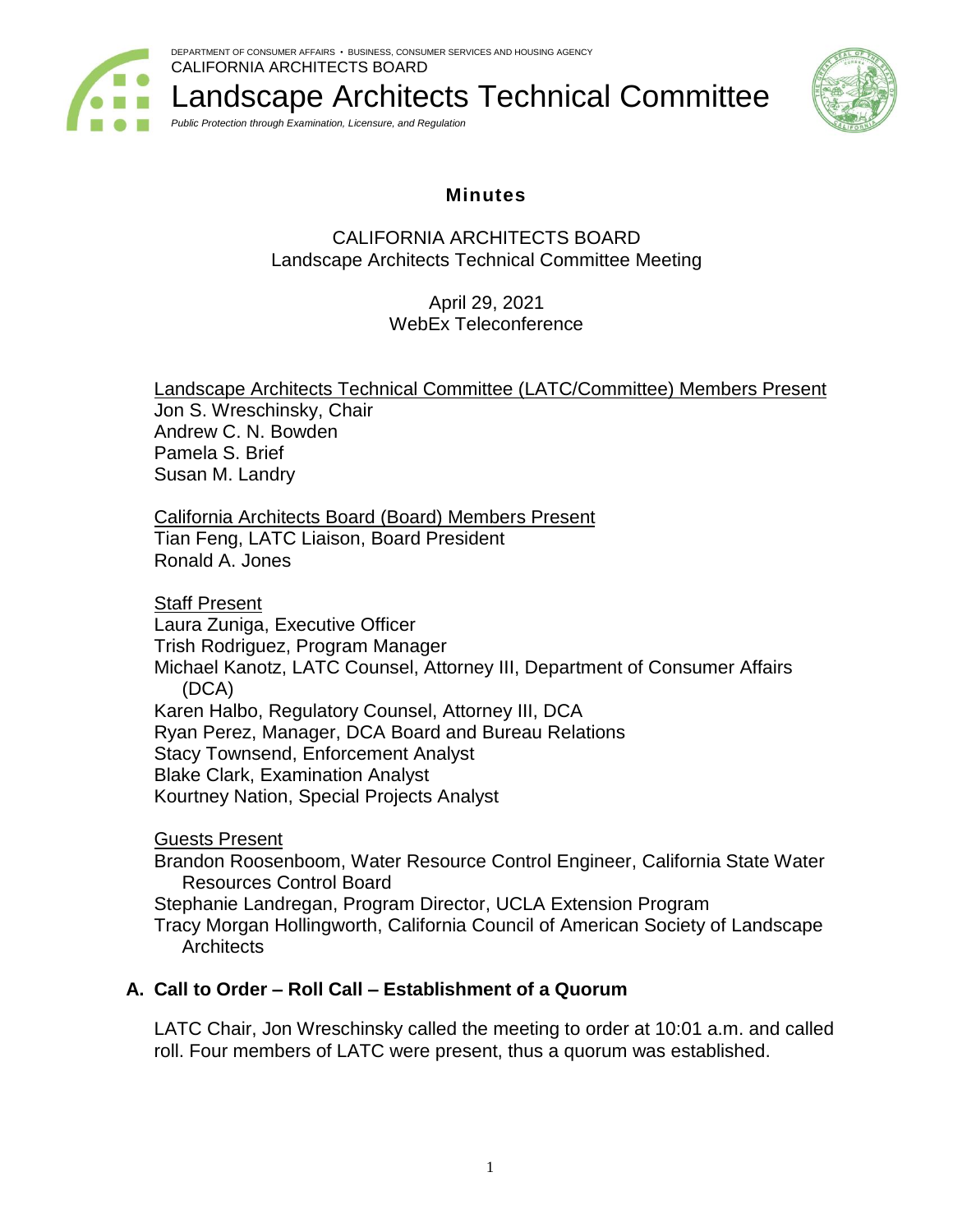## **B. Chair's Procedural Remarks and LATC Member Introductory Comments**

Mr. Wreschinsky explained the meeting was held via webcast pursuant to the provisions of Governor Gavin Newsom's Executive Order N-29-20, dated March 17, 2020, and there was no physical meeting location.

Mr. Wreschinsky thanked the meeting participants for their attendance and introduced LATC's new legal counsel, Michael Kanotz.

### **C. Public Comment on Items Not on the Agenda**

Mr. Wreschinsky invited members of the public to address the LATC. There were no comments from the public.

## **D. Update on the Department of Consumer Affairs (DCA)**

Ryan Perez provided an update on DCA's accomplishments and recent activities. He shared that Boards and Bureaus are considering permanent changes for efficiency and employee wellbeing such as telework and eliminating paper processes. Mr. Perez also informed the Committee of current DCA initiatives launched to enhance service to all Boards and Bureaus, including establishing an Executive Officer Cabinet and the commencement of the Enlightened Licensing Project.

## **E. Review and Possible Action on December 2, 2020 LATC Meeting Minutes**

• **Susan Landry moved to approve the December 2, 2020 LATC Meeting Minutes.**

### **Andrew C. N. Bowden seconded the motion.**

There were no comments from the public.

**Members Bowden, Brief, Landry, and Chair Wreschinsky voted in favor of the motion. Member Trauth was absent. The motion passed 4-0-1.**

### **F. Program Manager's Report – Update on LATC's Administrative/Management, Examination, Licensing, and Enforcement Programs**

Trish Rodriguez announced changes to the format of the Program Manager's Report provided within the meeting materials to better align with the LATC meeting schedule. She informed the Committee that an out-of-state travel request for the Council of Landscape Architectural Registration Boards' 2021 Annual Meeting was submitted to DCA and includes the Program Manager, LATC Chair and Executive Officer. Ms. Rodriguez shared that DCA's Business Modernization project recently received approvals from the Department of Technology and Department of Finance to proceed to Stage 3 of the Project Approval Cycle. She continued that LATC Examination Analyst Blake Clark recently coordinated an online student outreach presentation with former LATC Member Christine Anderson for students in the landscape architecture program at the University of California, Berkeley. Ms. Rodriguez continued her report with updates on the program's retention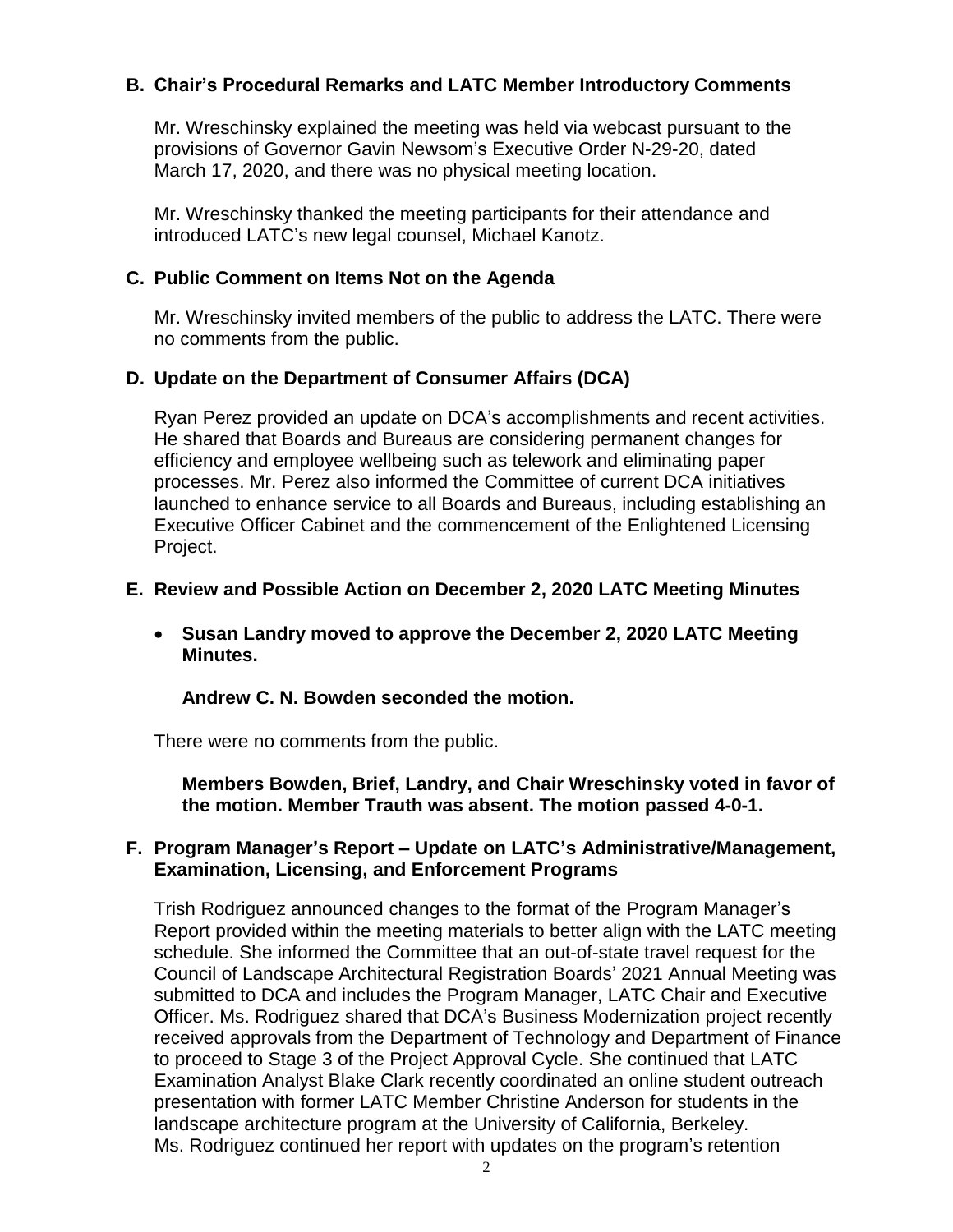schedule, social media outreach efforts, personnel training requirements, website modifications, proposed law changes, examination administration, and enforcement activity.

Susan Landry asked why the proposal to amend Business and Professions Code (BCP) section 5659 was resubmitted. Ms. Zuniga explained that legislators chose to pursue the proposal separately next year to eliminate need for review by two committees this year.

Mr. Wreschinsky inquired if the proposal to amend California Code of Regulations (CCR) section 2671 would grant a grace period for licensees to transition to the new requirement. Ms. Rodriguez confirmed that licensees would be required to meet the new requirements of 2671 by the regulatory change effective date. Mr. Wreschinsky asked if future reports could include Landscape Architect Registration Examination pass rate data from previous years. Ms. Rodriguez confirmed that recent pass rate data could be included in the next Program Manger's Report.

Stephanie Landregan questioned the justification for the proposal to amend BPC section 5659 and inquired if other professions encounter similar issues regarding licensure acceptance. Ms. Rodriguez clarified that licensees continue to have trouble submitting landscape architectural plans in certain local jurisdictions and that LATC staff previously assisted by directing licensees to a legal opinion to help educate local officials. She added that the intention of the current proposal is to provide further clarification to local jurisdictions in order reduce rejection of landscape architecture plans.

Tracy Morgan Hollingworth commented that CCASLA did not take a formal position on the proposal to amend BPC section 5659, however, CCASLA members noted that it did not provide for a grace period. LATC Enforcement Analyst Stacy Townsend explained that LATC staff would attempt to educate licensees of the new provisions prior to issuing a citation.

### **G. Review and Possible Action on Proposed Regulation to Adopt California Code of Regulations, Title 16, Division 26, Article 1, Section 2651, Regarding Waiver of Fees for Licensure, Renewal, or Replacement of License Upon Declaration of Emergency**

Ms. Rodriguez directed the Committee members to the regulatory proposal included in the meeting materials. Ms. Landry inquired if the proposal could be retroactive since the related law change took effect January 2020. Ms. Rodriguez explained that authority to promulgate regulations was effective January 2020, however, proposed regulatory language would go into effect once approved by the Office of Administrative Law. Ms. Landry added that she wanted to assist individuals who struggled over the last year. Ms. Rodriguez explained that staff intends to implement the regulation as soon as possible in case of another emergency. Mr. Wreschinsky asked if anyone had already applied for a fee waiver. Ms. Rodriguez shared that a couple of individuals impacted by the last fire wanted to know if there were provisions in place, however, LATC is not currently able to waive fees or assist in any way. Mr. Wreschinsky questioned the length of time the waiver would apply and the process for verifying financial hardship. Ms. Rodriguez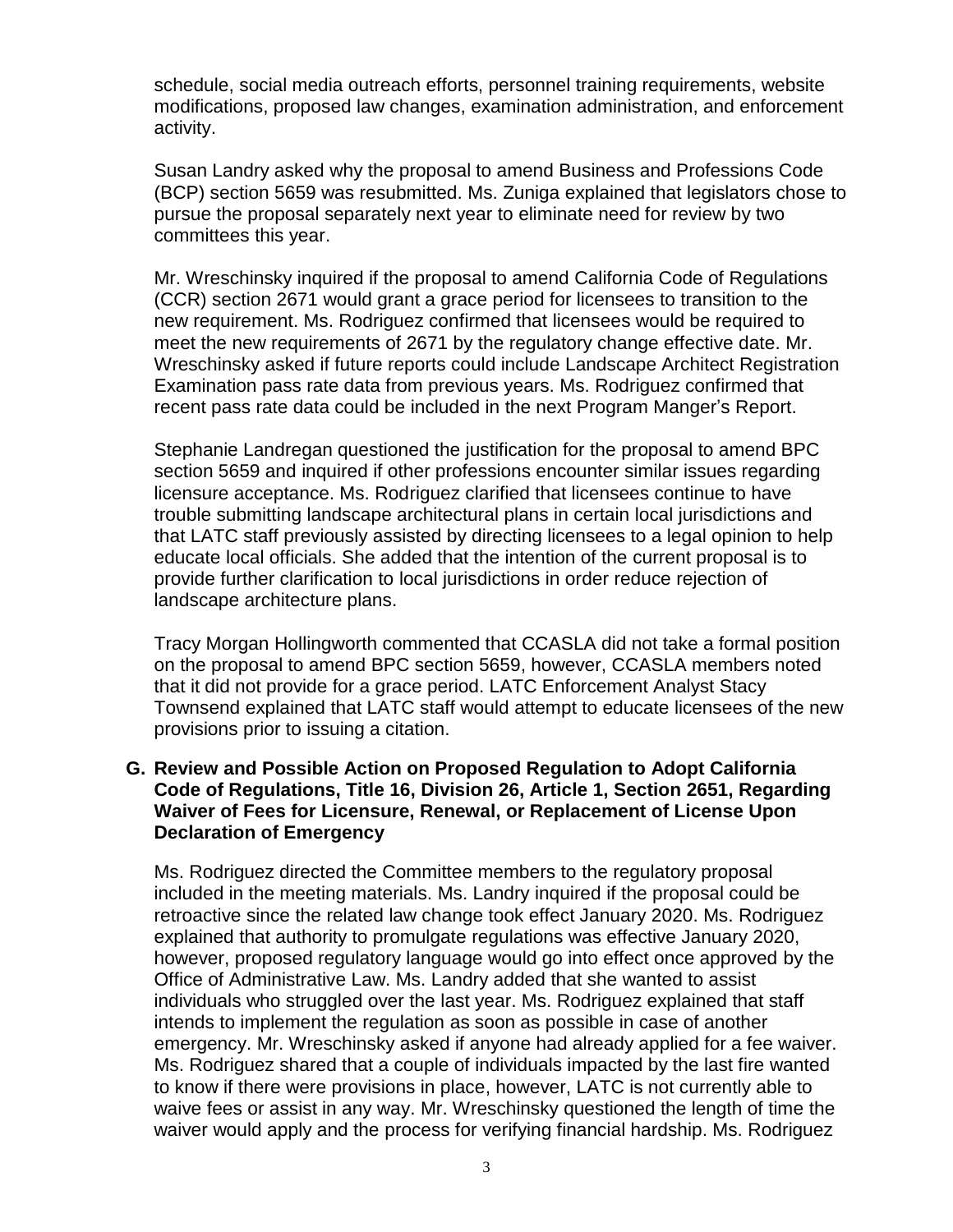explained that the individual's address would determine if they were impacted. Mr. Wreschinsky inquired if penalty fees would not apply under the waiver. Ms. Rodriguez confirmed that the waiver would not apply to enforcement related fees. Karen Halbo advised that the allowances of the fee waiver are outlined in the proposed text. Mr. Wreschinsky questioned how Boards and Bureaus would be notified of an emergency and when it's lifted. Ms. Rodriguez advised that staff would notify individuals on the LATC's interested parties email distribution list. Pamela Brief requested clarification on the waiver time period. Ms. Halbo explained that the waiver would apply as long as the declared emergency is ongoing. Ms. Landregan opined that the proposal as written would not cover an ongoing emergency and asked if the Committee could change the language. Ms. Rodriguez explained that the proposal was drafted based on a template provided by DCA for consistency across Boards and Bureaus, and that the Committee could make changes. Ms. Landry opined that she would like to make the waiver retroactive to the start of the current emergency. Ms. Halbo advised that the language of the authority-granting statute requires that a fee waiver application be made within one year of the date the emergency is proclaimed or declared, and the regulations must align with the statute.

• **Susan Landry moved to approve the proposal to adopt CCR section 2651.**

### **Andrew C. N. Bowden seconded the motion.**

There were no comments from the public.

**Members Bowden, Brief, Landry, and Chair Wreschinsky voted in favor of the motion. Member Trauth was absent. The motion passed 4-0-1.**

### **H. Review and Discuss 2021 Legislation**

## **1. Assembly Bill (AB) 107 (Salas) Department of Consumer Affairs (DCA): Boards: Temporary Licenses: Military Spouses**

Laura Zuniga provided an update on AB 107, regarding temporary licenses for military spouses. She explained that under existing law certain boards are required to issue temporary licenses, however, architects and landscape architects are not included. She added that the provision would not apply to Boards that have an expedited reciprocity licensure pathway available to military spouses.

## **2. AB 225 (Gray) DCA: Boards: Veterans: Military Spouses: Licenses**

Ms. Zuniga explained that AB 225 requires certain boards to issue temporary licenses to veterans within a certain amount of time after they have separated from the military. She clarified that this bill does not apply to the LATC.

### **3. AB 252 (R. Rivas) Department of Conservation: Multibenefit Land Repurposing Incentive Program: Administration**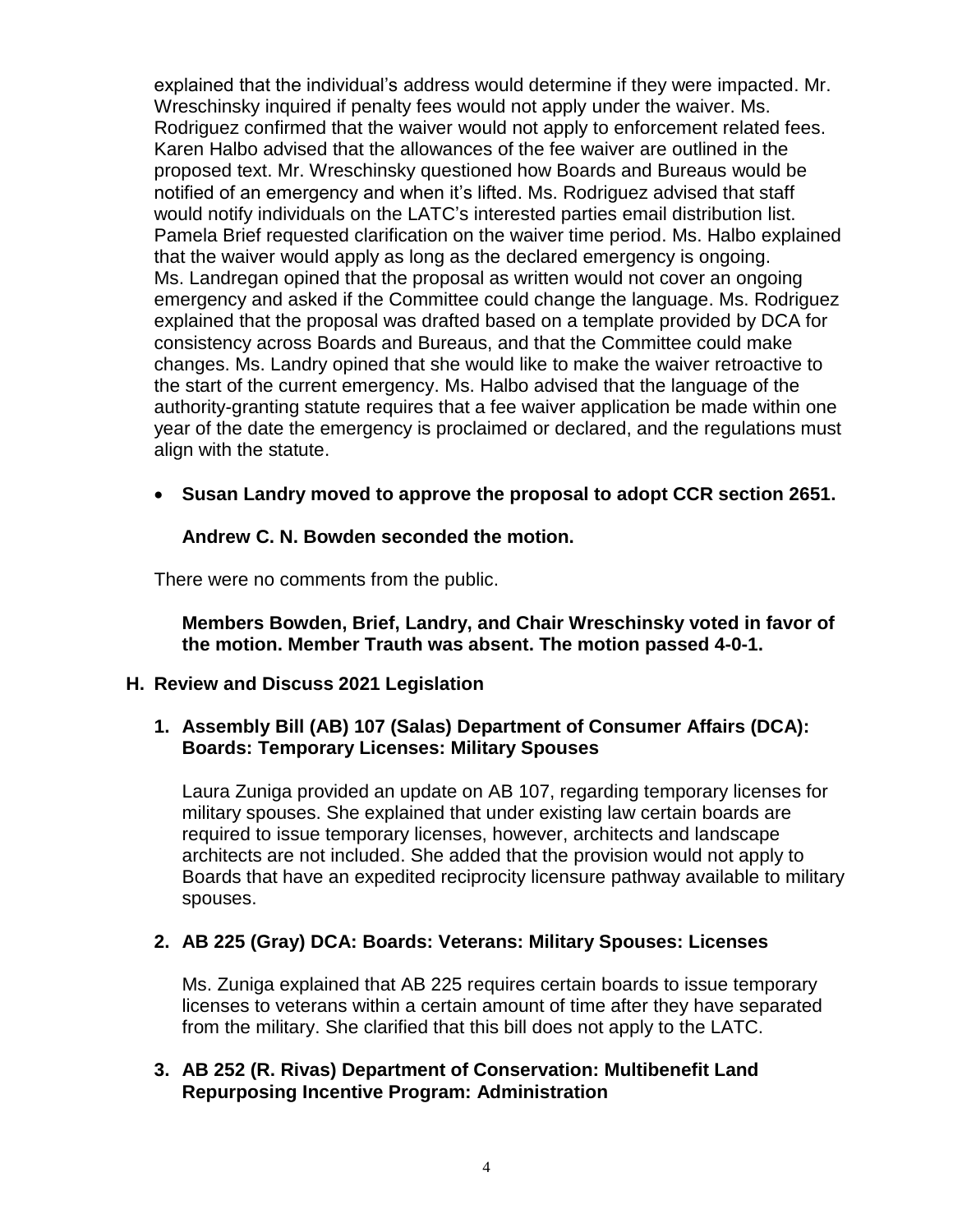Ms. Zuniga shared that AB 252 establishes an incentive program to provide grants to groundwater sustainability agencies and counties to fund local programs supporting or facilitating multibenefit land repurposing.

## **4. AB 564 (Gonzalez) Biodiversity Protection and Restoration Act**

Ms. Zuniga explained that AB 564 would revise current policy to state that all state agencies, boards and commissions utilize their authorities to further biodiversity purposes and goals.

## **5. AB 646 (Low) DCA: Boards: Expunged Convictions**

Ms. Zuniga reported that AB 646 would require licensing boards to update or remove online information about a revoked licensee within 90 days of receiving an expungement order related to that conviction.

## **6. Senate Bill 607 (Roth) Professions and Vocations**

Ms. Zuniga explained that this bill pertains to implementation of the upcoming fingerprint requirement which is expected to become effective next year.

## **I. Presentations by the California State Water Resources Control Board**

### **1. Review and Discuss Exam Process, Content Areas, and Requirements of Landscape Architects for Qualified Stormwater Pollution Prevention Plan Developer (QSD) Certification**

Ms. Townsend reminded the members that at the November 8, 2019 meeting, they discussed the Qualified Stormwater Pollution Prevention Plan (SWPPP) Developer (QSD) certification requirements and process for landscape architects. She added that at the Committee's request, California State Water Resources Control Board staff member, Brandon Roosenboom, provided a presentation during the September 4, 2020 LATC meeting regarding the extent of the QSD certification training program, requirements to become QSD certified, importance of being QSD certified, and how landscape architects can become QSD certified and at the conclusion of the presentation, the members expressed interest in receiving more information on the examination process, examination subject areas, and stormwater requirements of landscape architects for QSD certification. She explained that Mr. Roosenboom returned to provide another presentation to the Committee addressing the additional information requested as well as a presentation on the proposed language amending the Construction General Permit.

### **\*J. Update on Intra-Departmental Contracts (IDC) with the Office of Professional Examination Services (OPES) for Landscape Architects Technical Committee California Supplemental Examination (CSE) Written Examination Development**

Ms. Rodriguez informed the Committee that following postponement of the upcoming CLARB task analysis, OPES staff recommended that LATC amend the current IDC for CSE Development to include Examination Outline Development and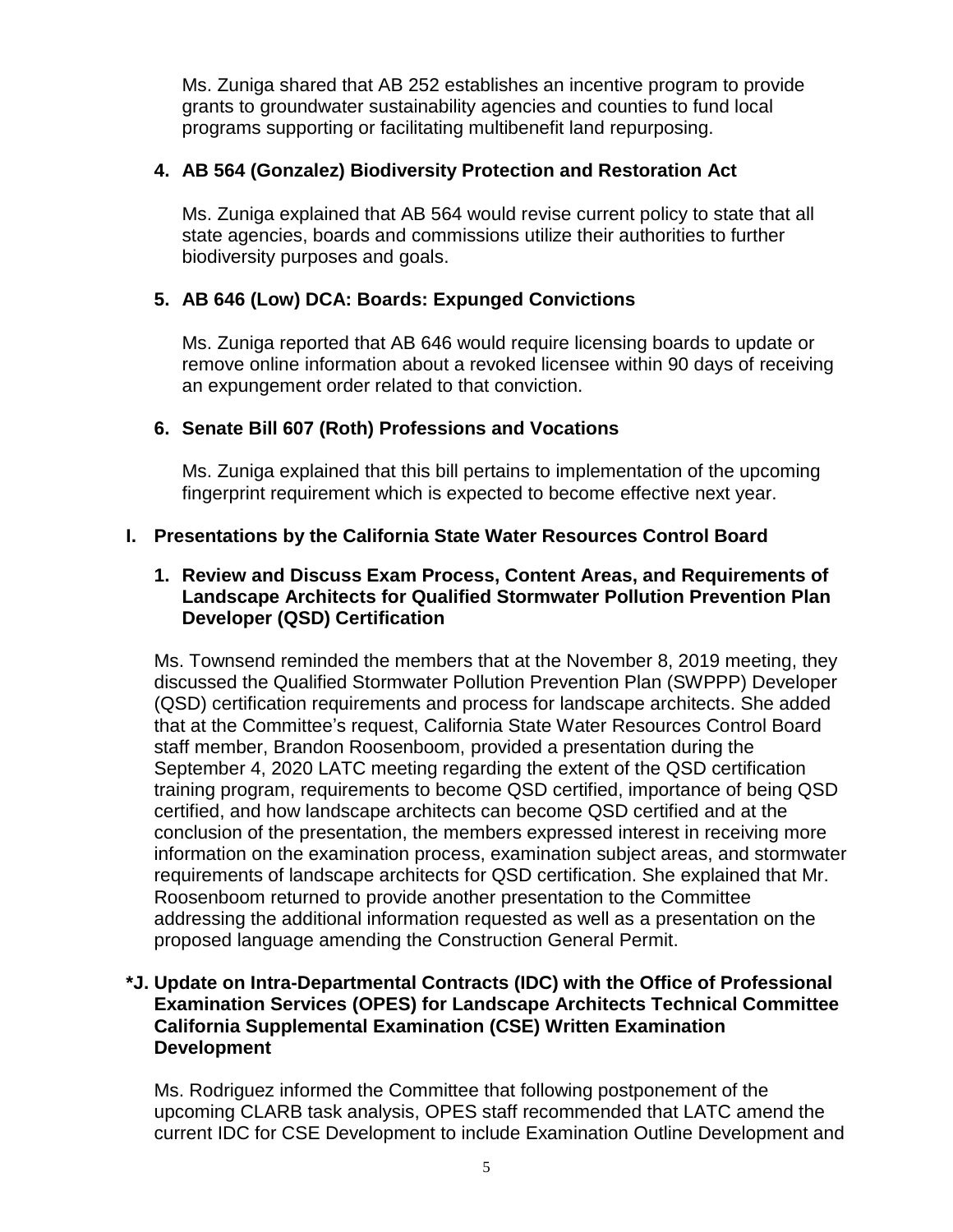Passing Score workshops. Ms. Landregan commented that diversity, inclusion, and equity should be considered and that it is important that California exams are equitable and inclusive.

## **\*L. Review of Future Committee Meeting Dates**

Ms. Rodriguez announced upcoming Board and LATC meeting dates and noted that LATC's next strategic planning session is tentatively scheduled as a one-day meeting in November.

Mr. Wreschinsky inquired when the LATC would elect a new Chair and Vice Chair. Ms. Rodriguez confirmed that LATC positions are normally discussed during the last meeting of the year and become effective at the following meeting. Ms. Landregan requested that LATC continue telecommunication opportunities for public meeting participation.

## **\*I. Presentations by the California State Water Resources Control Board**

### **1. Review and Discuss Exam Process, Content Areas, and Requirements of Landscape Architects for Qualified Stormwater Pollution Prevention Plan Developer (QSD) Certification**

Mr. Roosenboom provided a brief review of the QSD program explaining that the 2009 Construction Stormwater General Permit requires a QSD to develop the SWPPP detailing the construction site's management of pollutant sources and construction activities with regards to stormwater. He continued that the Construction General Permit training team determined that landscape architecture licensure was one of the prerequisite underlying registrations, or certifications, for the QSD certification. Mr. Roosenboom informed the Committee that the California Stormwater Quality Association (CASQA) and the Office of Water Programs at California State University, Sacramento are partners in administering the QSD program for the State Water Board.

Mr. Roosenboom explained there are four steps to earning QSD certification: complete a QSD training course, register for the QSD exam, pass the exam, and provide information on the underlying certification or registration held as a prerequisite. He outlined the QSD exam subject areas and stated the exam is a three-hour, 127-question, "open-book" exam hosted online through the Office of Water Program's website.

Mr. Roosenboom informed the Committee that landscape architects are expected to have fundamental knowledge of stormwater management such as erosion and sediment controls, hydrology, pollutant source controls, and soil science. He stated the QSD program is designed to direct landscape architect's experience towards complying with the requirements of the Construction Stormwater General Permit.

Member of the public, Stephanie Landregan, requested clarification that engineers and surveyors do not have to take the QSD training program or exam. Mr. Roosenboom explained that engineers, engineering geologists, and geologists do not need to take the QSD training or exam and they are able to self-register as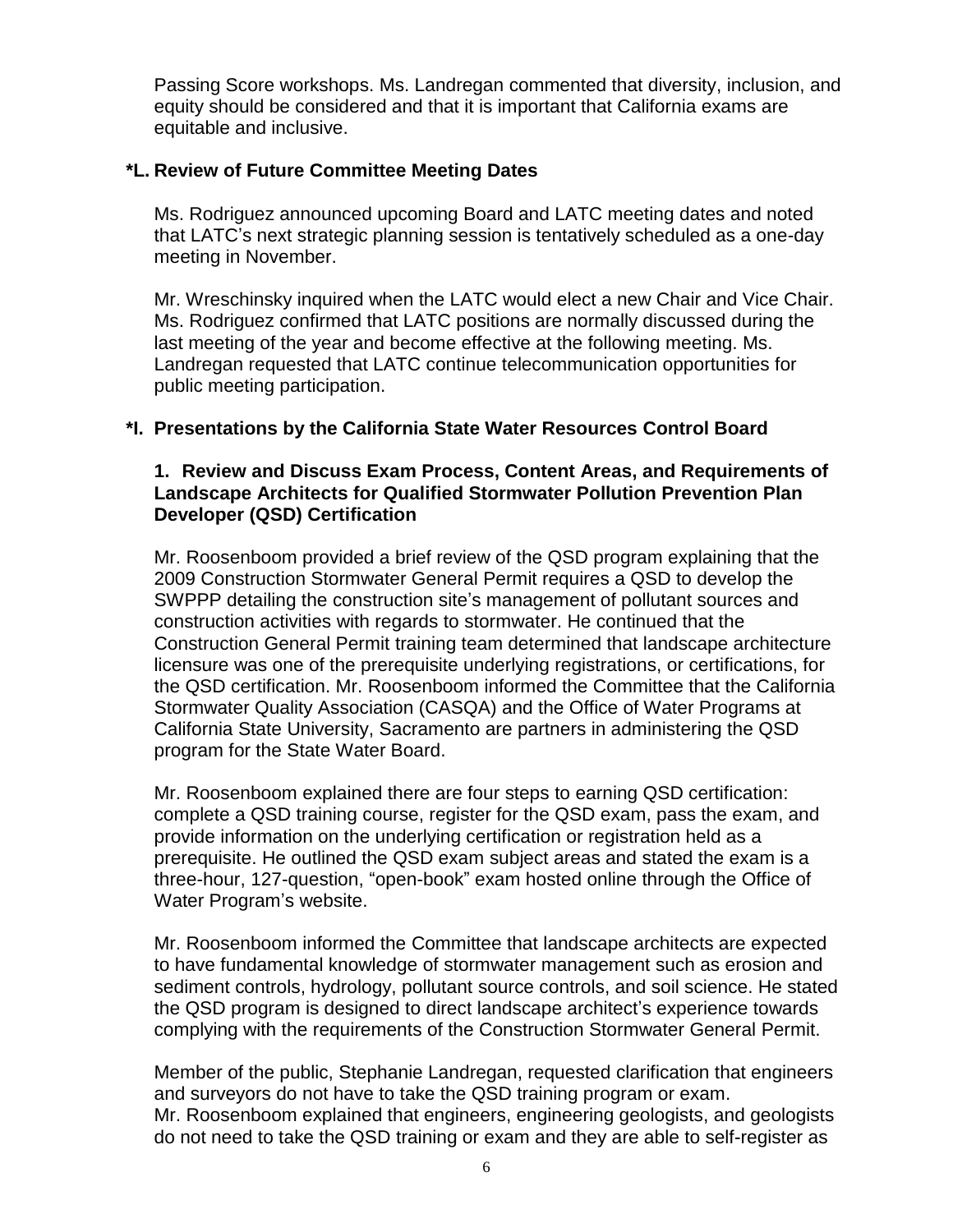QSDs since they possess the experience and training as part of their licensure. Ms. Landregan inquired on what the qualifications are specific to engineers and geologists that are not specific to landscape architects. Mr. Roosenboom explained that engineers and geologists were most likely participating in the design efforts of the stormwater programs, but noted that if it was determined that there was not significant difference in the experience and education that engineers and geologists receive compared to landscape architects a change could potentially be made to allow landscape architects to self-certify.

Mr. Wreschinsky inquired on how professionals inform the public of their qualifications to provide these services. Mr. Roosenboom explained that once a professional becomes QSD certified they will be issued a license number certifying they are a QSD. Mr. Wreschinsky also inquired if there has been issues regarding insurers for errors and omissions, or similar, or lawsuits against a QSD and their qualifications. Mr. Roosenboom responded that he was not aware of any such issues, however, he did recall a case against a Qualified SWPPP Practitioner (QSP) in which it was determined that due to their negligence they were no longer able to practice as a QSP. He continued that the State Water Board and CASQA are discussing the best processes for handling when a QSD is not performing up to standards or expectations, however, the current approach has been to discipline the underlying certifications.

### **2. Review and Possible Action on Preliminary Staff Draft of the Statewide Construction General Permit (20XX-XXXX-DWQ) Reissuance**

Mr. Roosenboom provided an overview of the proposed Construction Stormwater General Permit reissuance with a focus on QSD specific requirements as that relates to the potential responsibilities of landscape architects. He began by providing a brief background of the Construction General Permit (CGP) explaining that the Federal Clean Water Act prohibits certain discharges of stormwater containing pollutants to waters of the United States (US) except those that are in compliance with a National Pollutant Discharge Elimination System permit which is what the CGP is. He continued that the current permit expired in 2014 and has been administratively extended until the adoption of a new CGP and they are taking lessons learned to address some implementation concerns.

Mr. Roosenboom explained there are several topics of proposed changes including total maximum daily load (TMDL) implementation requirements, passive treatment technology use requirements, notice of non-applicability criteria, notice of termination process revisions, Statewide Water Quality Control Plan requirements, authorized dewatering activity requirements, demolition activity requirements, Sufficiently Sensitive Test Methods Rule, monitoring and reporting requirement revisions, removal of bioassessment monitoring requirements, and removal of rain event action plan requirements. He continued that the proposed passive treatment technology use requirements would prohibit the use of cation treatment chemicals, which can be detrimental to aquatic life, and limiting it to anion-type chemicals while also monitoring the chemical applications. Mr. Roosenboom added that another proposed addition to the CGP is authorized dewatering activity requirements which include mechanical pumping or syphoning of non-potable water from excavations, trenches, foundations, vaults, and the groundwater that accumulates. Additionally,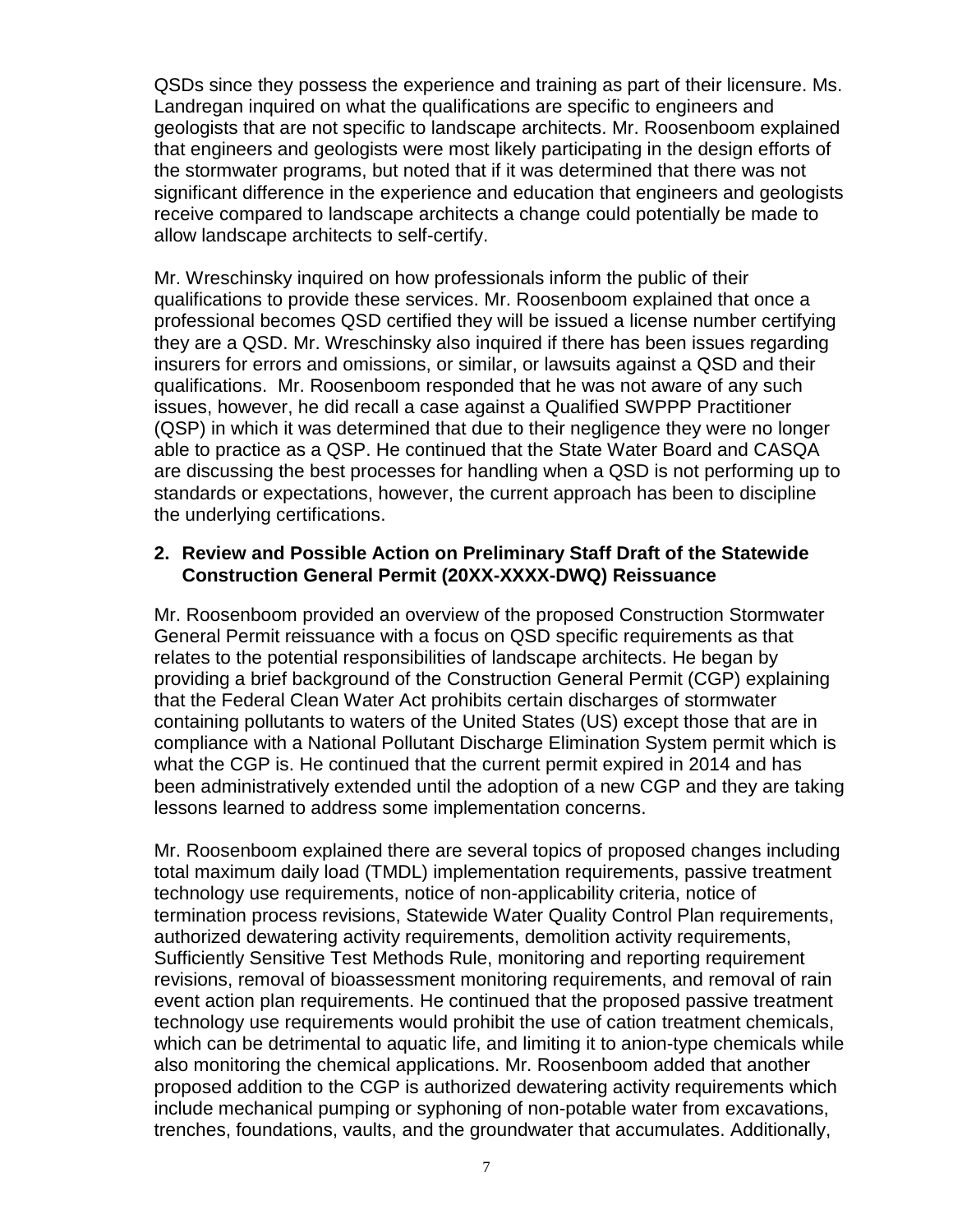he provided that the proposed demolition activity requirements will include best management practices for the demolition of structures built, or renovated, between 1950 and 1980 as they may have PCB-containing materials which are considered a threat to water. Mr. Roosenboom provided that the implementation of the new Federal Sufficiently Sensitive Test Method Rule has been added to the CGP to incorporate the US Environmental Protection Agency's recently amended Clean Water Act regulations. He continued that revisions are being proposed to the existing CGPs monitoring and reporting requirements increasing the QSD and QSP's responsibilities. Lastly, Mr. Roosenboom explained that there is the proposed removal of bioassessment monitoring requirements, due to the biological integrity policy still under development and the intention to work with the Surface Water Ambient Monitoring Program, in addition to the removal of rain event action plan requirements, due to it being more of a "paper" exercise and being replaced with an action-based strategy with more QSD involvement.

Ms. Landry inquired if the permit requirements were carried over after construction. Mr. Roosenboom explained that the permit is necessary during construction, however, there are some post-construction requirements and opined that is where landscape architects would use their expertise in low impact development and green designs. Ms. Landry also inquired on whether the new revisions will change the requirements for chemicals such as herbicides, pesticides, and fertilizers specific to the cannabis industry. Mr. Roosenboom explained that there may be some changes to the chemicals, but it would depend on the total maximum daily load for those chemicals which may not be established yet. However, he provided that the State Water Board has a Cannabis Order that regulates discharges from cannabis sites.

Mr. Wreschinsky inquired if the Notice of Termination was mandatory and if it was typically the last step at the end of the construction project. Mr. Roosenboom clarified that a Notice of Termination needs to be submitted otherwise the requirements of the CGP would need to continue to be complied with. Mr. Wreschinsky also inquired on the QSD's timeframe to collect stormwater samples, assess them, and report on them, especially if they are working on multiple projects. Mr. Roosenboom explained that the QSD would be required to take three samples over the course of the 30 minutes and in the proposed draft there is a provision to be able to assign the task to trained personnel that are on site and the results must be reported within 10 days of receipt of the results.

Ms. Brief requested information on where the list of Total Maximum Daily Loads that were excluded could be found and how it was determined that they should be excluded from the CGP. Mr. Roosenboom offered to follow-up to provide the list to the members and he explained that they were excluded if a waste load allocation applied or if there were no implementation requirements for stormwater discharges. Ms. Brief inquired on how the trained personnel taking stormwater samples are monitored and Mr. Roosenboom explained that even though the task is being delegated to a trained professional, the QSD is still in responsible control. Lastly, Ms. Brief requested clarification on the CGP in that it only regulates water discharge that leave the construction site and not standing water that may seep into the ground. Mr. Roosenboom confirmed that the CGP is for water discharge leaving the construction site but there are groundwater permits.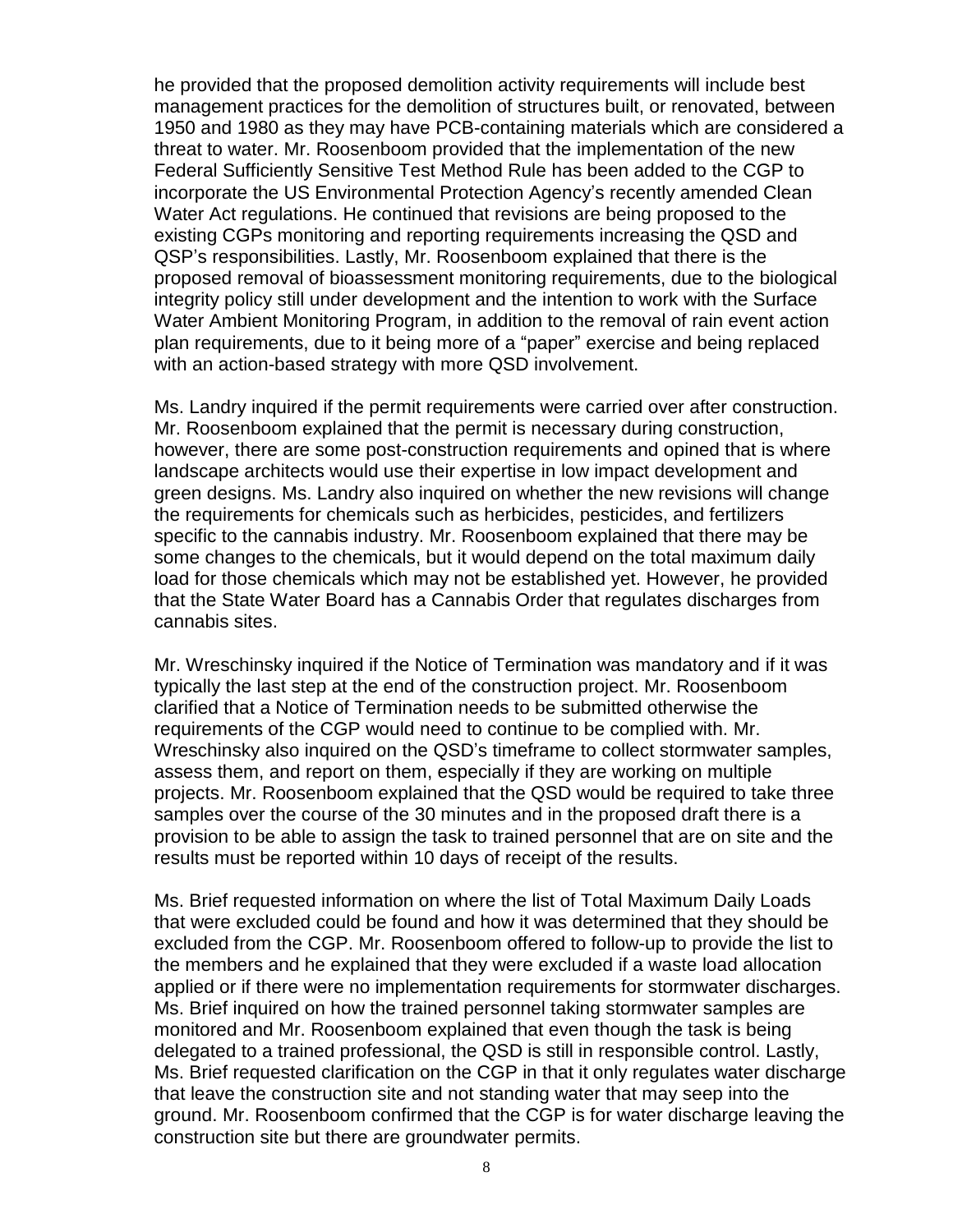Mr. Wreschinsky recognized that Mr. Roosenboom is encouraging comments during the official public comment period for the CGP. Mr. Wreschinsky also recommended that the more ideal individuals to provide public comments would be the landscape architects who are actively involved in the CGP process and requirements. Mr. Roosenboom stated that he thought it would be prudent to have a landscape architect representative from the LATC on the Construction Stormwater General Permit training team to have an individual who is aware of the training requirements and to ensure that the base knowledge that is expected of the QSDs is captured accurately. Mr. Wreschinsky inquired on the time commitment that would be required to be on the training team. Mr. Roosenboom estimated that a full workday each month would be the time commitment. The members agreed that it would be beneficial to have a landscape architect involved with the training team, however, at this time none of the members are available. Mr. Roosenboom explained that it was an open invitation and if any of the members become available, they were welcome to become a part of the team. Mr. Wreschinsky suggested that perhaps a licensee not involved with LATC could potentially join the training team as the representative for landscape architects.

### **K. Discuss and Possible Action on 2019-2021 Strategic Plan Objective to Research the Need for Continuing Education for Licensees through LATC, the American Society of Landscape Architects (ASLA), or Another Organization, to Better Protect the Health, Safety, and Welfare of Consumers**

Ms. Townsend explained that at the December Committee meeting, the members decided not to make a motion regarding continuing education (CE) for landscape architects and opted to discuss the matter further at another meeting. She reminded the Committee that in 2008 SB 1608 mandated architects to complete five hours of CE on disability access requirements prior to the renewal of their license. She continued that, most recently, the American Institute of Architects (AIA) California is sponsoring an Assembly bill to require architects obtain an additional five hours of CE in Zero Net Carbon Design in which the Board is in support of.

Ms. Townsend also reported that LATC was recently contacted by the ASLA, Sierra Chapter requesting that a discussion begin on requiring landscape architects to complete CE prior to renewal of their license to ensure licensed landscape architects would be current with the latest code and industry updates. She continued that through research regarding CE requirements of other landscape architectural jurisdictions it was found approximately 75% require CE, and they all require minimum number of hours to be completed in health, safety, and welfare of the public while the remaining hours could be completed in other topics relating to the profession.

Ms. Townsend reminded LATC that at its last meeting, the members expressed the need for additional research regarding CE requirements in other jurisdictions, recently amended regulations, and the fiscal and time impact on staff. She explained that she conducted the additional research and found the majority of landscape architect registration boards requiring CE made the decision as a Board, rather than by a legislative mandate. She continued that it would be difficult to determine the fiscal and time impact CE requirements would have on staff,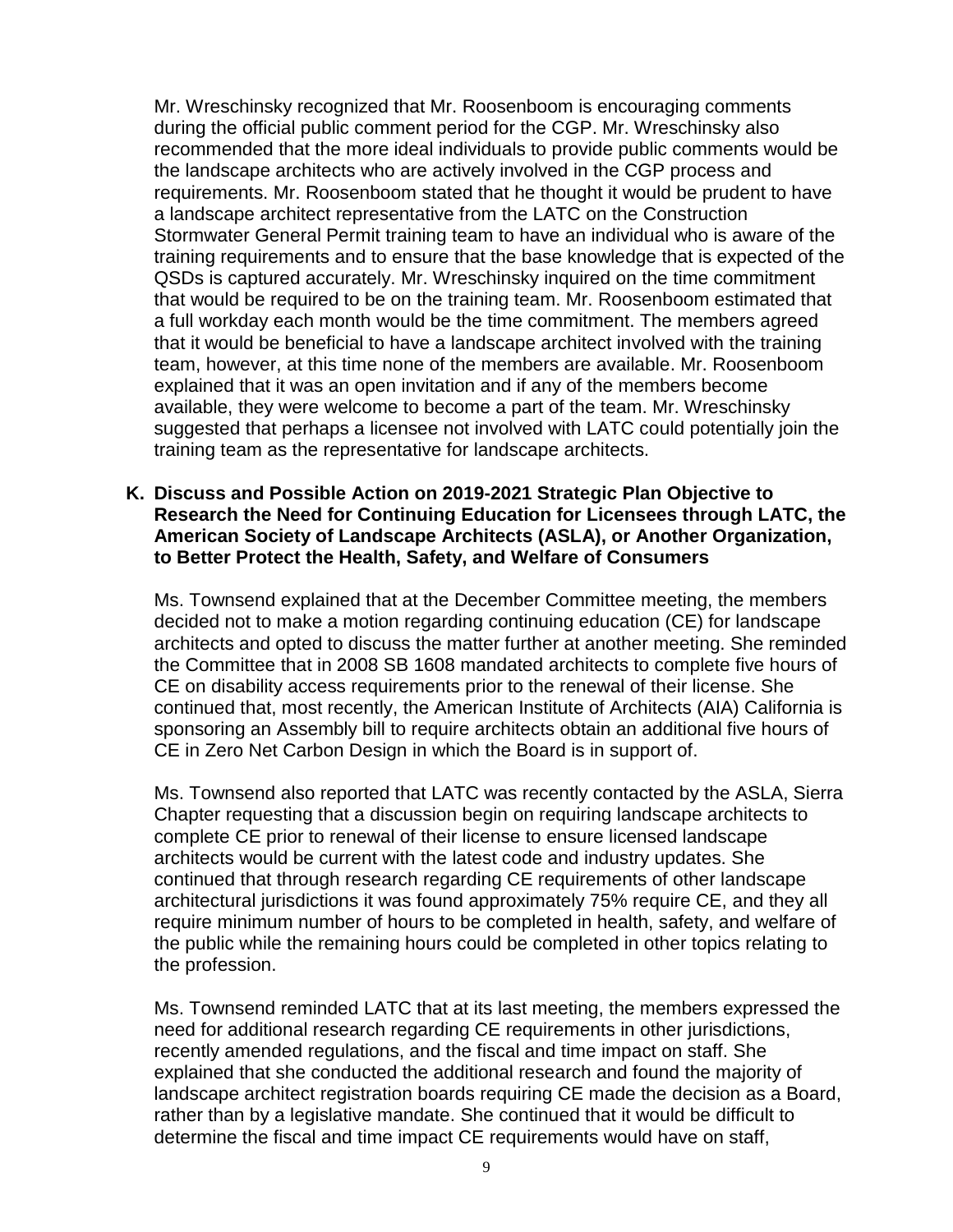however, factors would include whether LATC would approve courses or providers, the auditing of licensees for compliance, and enforcement of non-compliance. Ms. Townsend also acknowledged that it was requested to reach out to the Board of Professional Engineers, Land Surveyor, and Geologists (BPELSG) to inquire on why they did not require CE of their licensees, and she was informed that BPELSG could never justify requiring CE since studies conducted did not demonstrate a correlation between requiring CE and a reduction in complaints, or enforcement actions, however, BPELSG encourages its licensees to maintain their professional competency by remaining current with any changes.

Mr. Bowden acknowledged that CE would be a good idea, however, he feels that in order for it to be mandated it would require for there to be a demonstrated need and inquired if there were complaints against landscape architects in certain areas of practice that would lead to requiring CE in those aspects of the profession. He continued that in terms of the practice and guidance from legislature has been in Model Water Efficient Landscape Ordinance (MWELO) and opined that if CE were to be required a viable option would be in MWELO rather than allowing licensees to whichever courses they choose. Ms. Brief agreed that landscape architects should have to complete CE and it should not be so broad. She suggested considering the practice within the state and identifying the significant issues that landscape architects should be educated on. Ms. Brief provided a few examples, such as MWELO, stormwater mitigation, and resiliency against natural disasters. Ms. Landry also expressed support of requiring CE for landscape architects and agreed with Ms. Brief that CE should be limited to certain categories and added ADA as a potential category.

Ms. Townsend acknowledged the members' support of requiring CE but reminded them to determine if there is a need for CE. Ms. Landry pointed out that there are so few complaints against licensees that it would be best to consider legislative changes, as well as, the minimum qualifications to pass the California Supplemental Examination (CSE) versus what is required in the submission of drawings for approval, to justify the need for CE.

Mr. Bowden opined that although MWELO changes from time to time, once it has been learned, it does not need to be learned again and it may not be a necessary requirement for licensees to relearn it every two years.

Mr. Wreschinsky inquired on whether the CSE was robust enough and addresses the important aspects of the profession within California to establish minimum competency for licensure. He opined that establishing a need for CE could not be addressed without also reviewing the CSE. He also agreed with Mr. Bowden that it is important to encourage licensees to continue to educate themselves within the practice however, he was unsure if it can be mandated to require CE due to the profession being diverse and not all licensees may be involved in the areas that could potentially become the CE requirement. Mr. Bowden suggested reaching out to ASLA, Sierra Chapter to inquire on if they had any specific topics that they felt landscape architects would benefit from CE. He also agreed with Mr. Wreschinsky with the importance of reviewing the CSE due to the older licensee population not having any experience with the exam and could potentially benefit from CE on some of the tested topics. Ms. Landry informed the Committee that prior to being a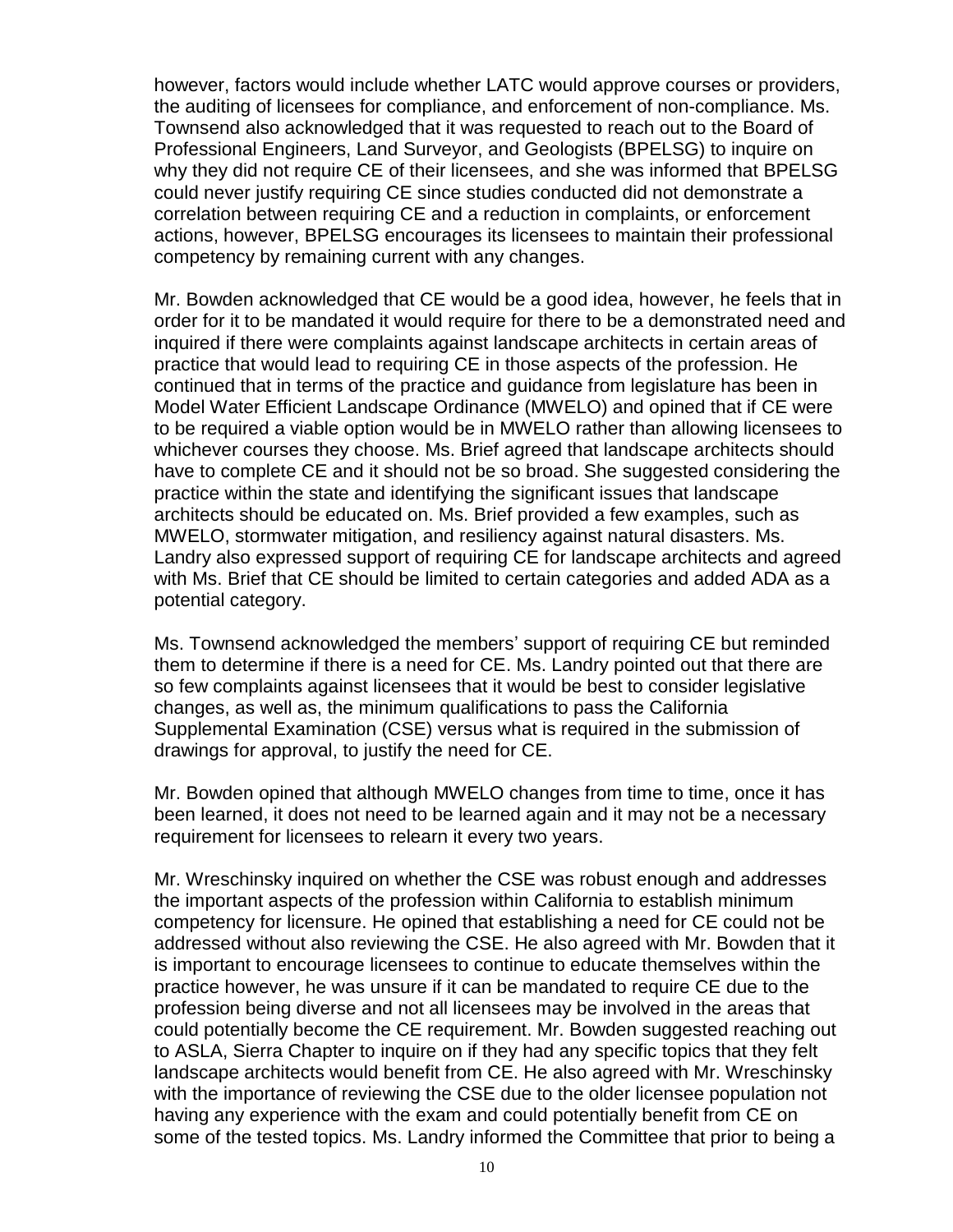member she assisted with the development of the exam and found that the participants who had been in the profession longer were not doing well with answering the questions due to there being several new topics being addressed. She also pointed out that licensed architects are required to take CE in disability access due to new regulations and opined that new regulations would justify requiring CE. Ms. Zuniga confirmed that licensed architects are required to complete five hours of CE in disability access and reminded LATC that the requirement was not requested by the Board or industry but by other sources through legislation. She continued that it is more common for an association to push forward for CE rather than the licensing program which licenses for a minimal level of competency whereas CE is a way to elevate the profession beyond the level of minimum competency.

• **Jon S. Wreschinsky moved to direct staff to reach out to ASLA chapters throughout California to inquire on if they feel there is a critical need for CE; assess if there is any enforcement issues around specific areas of practice; reach out to the landscape architect registration boards that require CE to inquire on if there is an association between CE and enforcement or health, safety, and welfare issues; and asses the CSE and determine if there are specific areas of practice that could be a potential CE requirement.**

### **Susan M. Landry seconded the motion.**

Mr. Bowden agreed with Mr. Wreschinsky's direction and added that a future discussion would need to be had regarding the number of required hours and where the CE courses could be taken.

• **Jon S. Wreschinsky amended his motion directing staff to reach out to the California Counsel of ASLA rather than to the individual chapters and to also send a survey to the licensee population to inquire on if they are currently taking CE and, if so, what types of providers are they taking the CE from.** 

#### **Susan M. Landry seconded the amended motion.**

Ms. Brief cautioned when reaching out to the licensee population to make the survey less about the preferences of the licensees and more about the protection of the public.

Member of the public, Ms. Hollingworth explained that the ASLA San Diego chapter attempted to partner with their American Institute of Architects chapter in the requirement of CE in disability access. She explained that there were five parts to the requirement and only two sections were applicable to landscape architects, however she feels that CE on disability access would be beneficial for landscape architects.

### **Members Bowden, Brief, Landry, and Chair Wreschinsky voted in favor of the motion. Motion passed 4-0.**